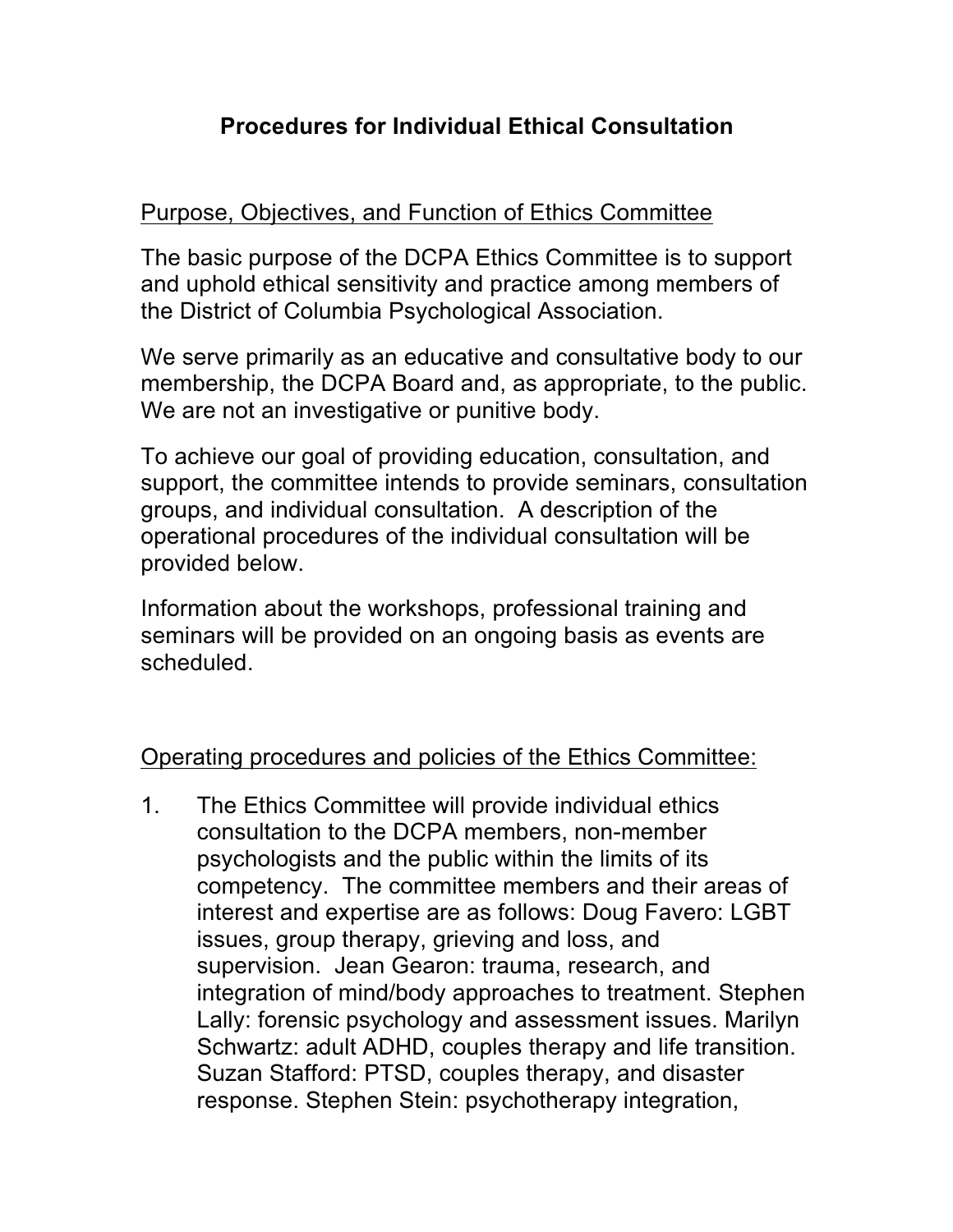mind/body approaches to treatment, trauma, supervision and training. Jeanette Witter: trauma, women's issues, and LGBT.

- 2. The Ethics Committee will provide ethics consultation to DCPA members, non-member psychologists and the public within the limits of its competency.
- 3. The Chair of the Ethics Committee in collaboration with the Committee will determine a rotation of committee members responding to requests for ethics consultation.
- 4. Requests for ethics consultation will be responded to by a member of the Ethics Committee within a 48 hour period of time.
- 5. The Ethics Committee will observe the strictest confidentiality in providing Ethics consultations to DCPA members, non-member psychologists and the public.
- 6. To provide uniformity and consistency of response, in cases that seem unclear, extremely complicated, or beyond the expertise of the committee member on call, the caller will consult with the chair and/or the other members of the committee whose expertise is better suited to address the concern in question.
- 7. Persons making complaints to the Ethics Committee about ethical concerns or ethical infractions of DCPA members or non-member psychologists will be referred to the DC Psychologist Licensing Board or the Ethics Committee of the American Psychological Association.
- 8. Persons presenting to the Ethics Committee questions or concerns of a legal nature will be referred to appropriate sources of legal information or consultation.